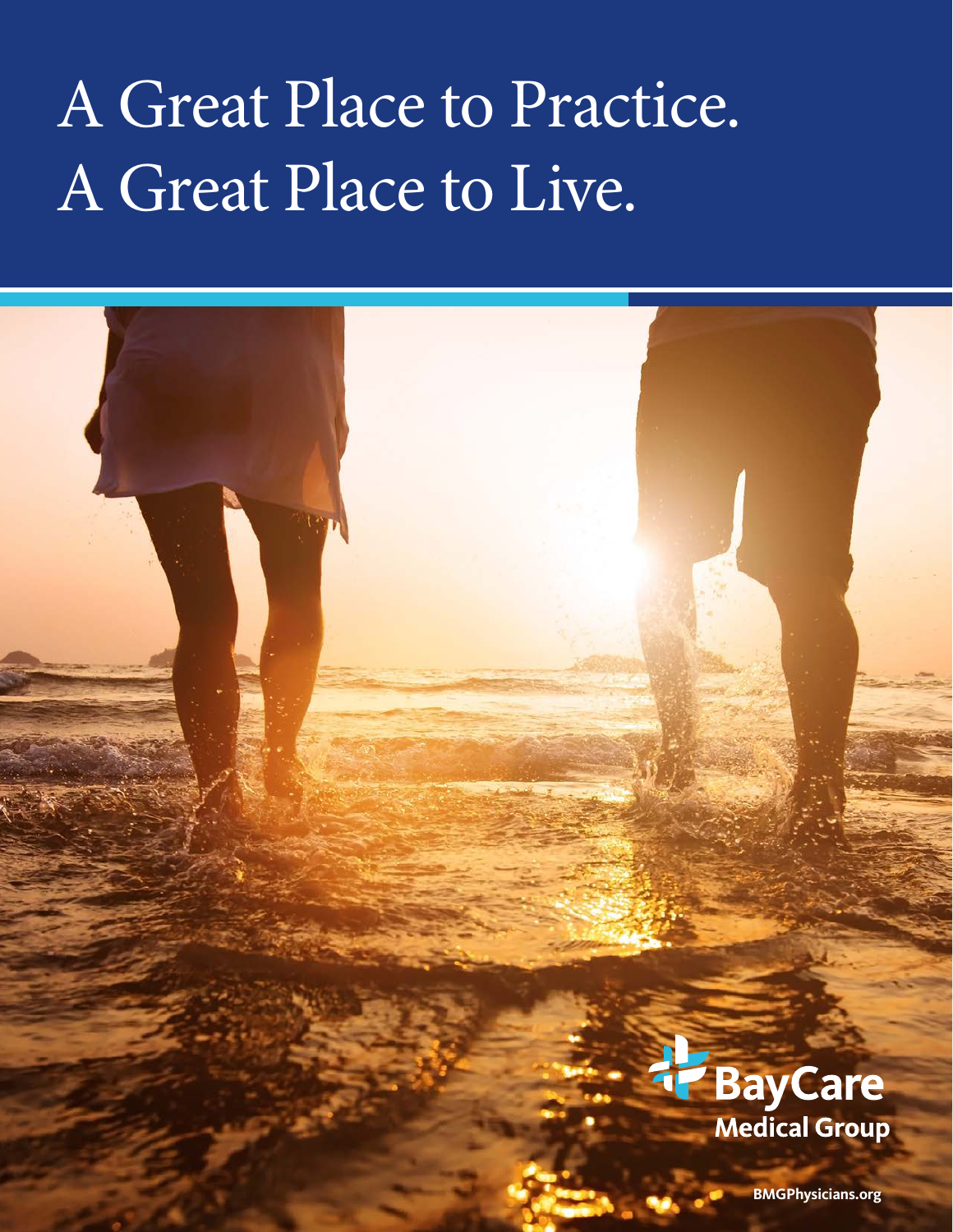# Why Us?

BayCare Medical Group offers exceptional opportunities for physicians and advanced care practitioners looking for a true medical home. Whether you want to practice in a single specialty or multispecialty setting, our physician groups include unique and flexible opportunities that allow you to enjoy practicing medicine in a professionally and personally rewarding environment. We're pleased to provide a rare combination of advantages.

As part of BayCare, the region's largest health care system, we offer growing practices along with robust administrative support in a location that's world-renowned for its sunshine, sports, schools and exceptional quality of life.

### **Advantages of Joining Our Physician Groups:**

- $\blacksquare$  A strong and vibrant community
- $\blacksquare$  A locally owned and managed organization with historic and ongoing ties to the community
- $\blacksquare$  The exceptional opportunity to play a key role in shaping the future of health care
- $\blacksquare$  A built-in referral base
- $\blacksquare$  Practice development support for practice growth
- $\blacksquare$  Collegiality with more than 225 primary care providers and physicians in over 47 different specialties
- $\blacksquare$  Convenient office locations in close proximity to hospitals and surgery centers
- **n** Ongoing coding and compliance education
- $\blacksquare$  Ability to leverage the size of the group to obtain favorable managed care contracts
- **n** Quality of life and so much more

*Join Tampa Bay's leading multispecialty medical group, where physicians focus on providing extraordinary, patient-centered care."*

> **– Andrew Fink, MD, FACP** *President, BMG*

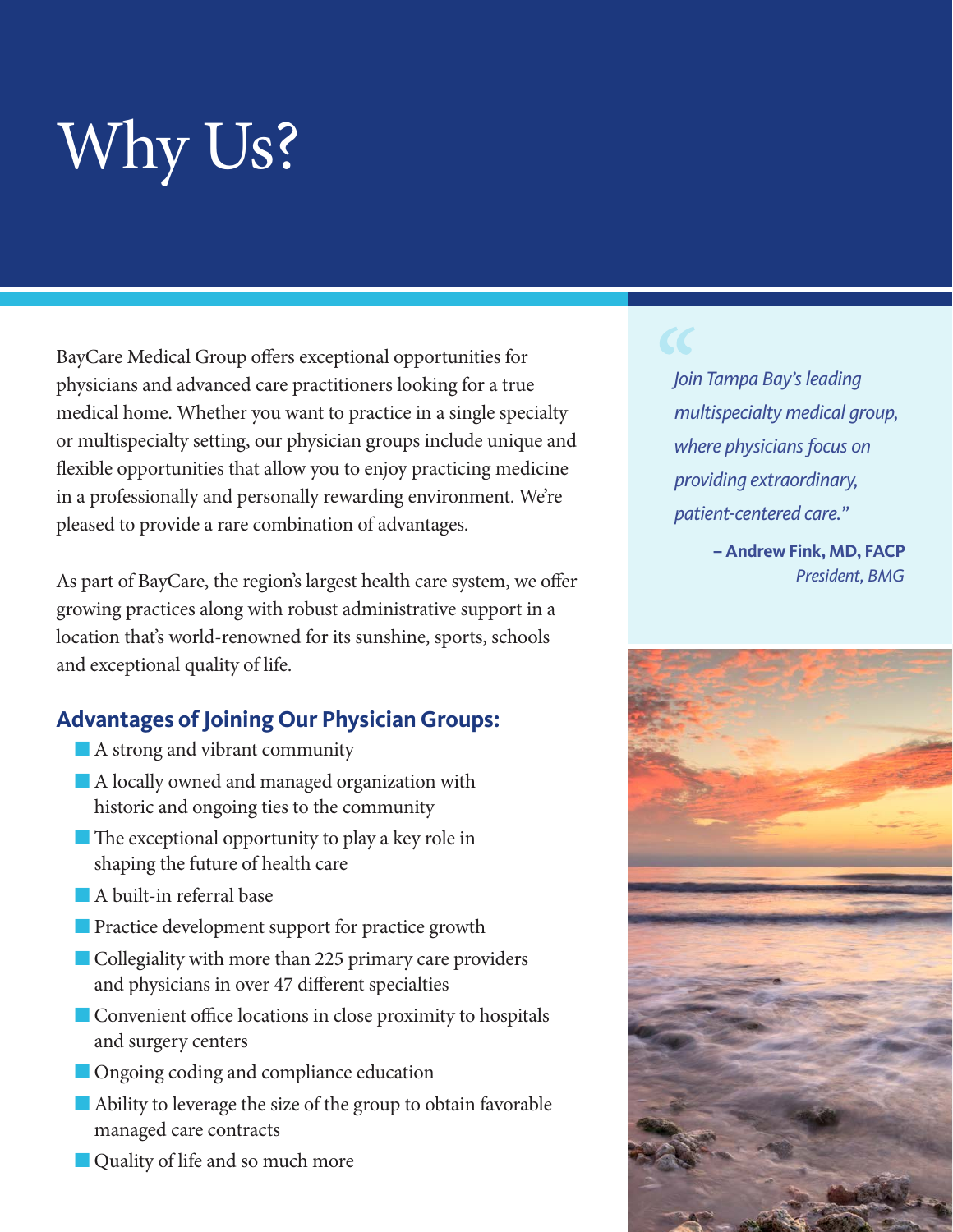# Leading the Way, Shaping the Future.

### **We're a Leader in Exceptional Health Care**

BayCare Medical Group is engaged in our ongoing quest to find new and better ways to provide care for our patients. As part of our culture of continuous quality improvement, our physicians and team members have developed processes that improve outcomes, promote collaborative care and lower costs. We're leading the way with population health care, as we participate in pilot studies and health programs to improve the quality of care we're able to provide.

- $\blacksquare$  Participant in the Chronic Kidney Disease Project (FMQAI) (HealthMap)
- **n Pharmacy Transition Care (PTOC)**
- **N** Virtual ICU (vICU)
- Telemedicine digitalHealth™ and Walk-In Care at Publix
- **n** Partnership for Excellence in Eye Care (PEEC) Partner to close gaps in diabetic eye exams
- BayCare HealthHub™, a high-tech health and wellness destination
- **n** Partnership with BayCare's ECCO team (Enterprise Care Coordination Organization)
- **BayCare Behavioral Health Community** Partnership with The West Central Florida Mental Wellness Coalition
- $\blacksquare$  BayCare health navigators
- **n** Medication assistance program

Our work to deliver value-based care is a part of our mission to build a medical home for our patients. We have also integrated BayCare Behavioral Health in some of our primary care sites.

*As a physician-led organization, BayCare Medical Group has the flexibility and vision to engage providers in a range of practice environments and state-of-the-art facilities, while fostering personal and professional development via mentoring, formal training and administrative support."*

> **– Zaruhi Babayan, MD** *Cardiovascular Diseases and Internal Medicine*

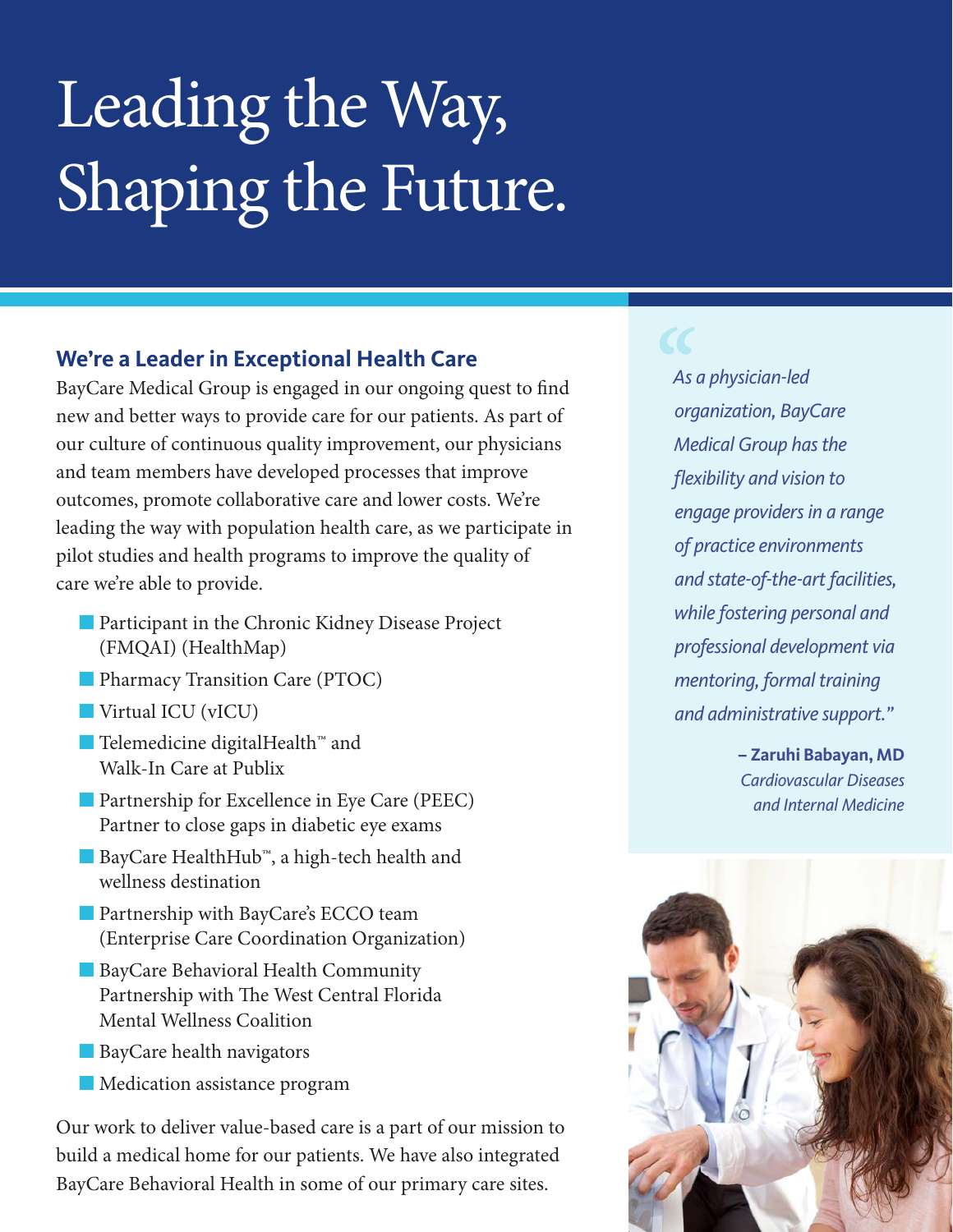## A Health System of Choice

### **BayCare Health System**

BayCare is a leading community-based health system in Tampa Bay. Composed of a comprehensive network of 15 not-for-profit hospitals, and outpatient facilities and services such as imaging, lab, behavioral health, urgent care and home health care, BayCare provides expert medical care for a broad range of services throughout a patient's lifetime. With more than 190 locations throughout Tampa Bay, BayCare connects patients to a complete range of preventive, diagnostic and treatment services for any health care need.

### **BayCare Hospitals**

- **n** Bartow Regional Medical Center
- **n** BayCare Alliant Hospital
- **n Mease Countryside Hospital**
- **Nease Dunedin Hospital**
- **Norton Plant Hospital**
- **n** Morton Plant North Bay Hospital
- St. Anthony's Hospital
- **n** St. Joseph's Hospital
- St. Joseph's Children's Hospital
- **n** St. Joseph's Women's Hospital
- St. Joseph's Hospital-North
- **n** St. Joseph's Hospital-South
- South Florida Baptist Hospital
- **N** Winter Haven Hospital
- **N** Winter Haven Women's Hospital

## **Patient-Centered Care**

We put our patients first. Everything we do is focused on meeting and exceeding the needs of patients and their caregivers. We're relentlessly focused on quality and achieving the best possible clinical outcomes, while treating our patients with compassion, dignity and respect. You'll find our health system to be a very satisfying place for you to put your talents to work.

### **Centers of Excellence**

BayCare hospitals have been recognized for providing quality health care to the communities of the central Gulf Coast. Our Centers of Excellence include:

- $\Box$  Cancer
- $Heart$
- **Neurosciences**
- **n** Orthopedics
- Robotic surgery
- **Nomen's and children's services**

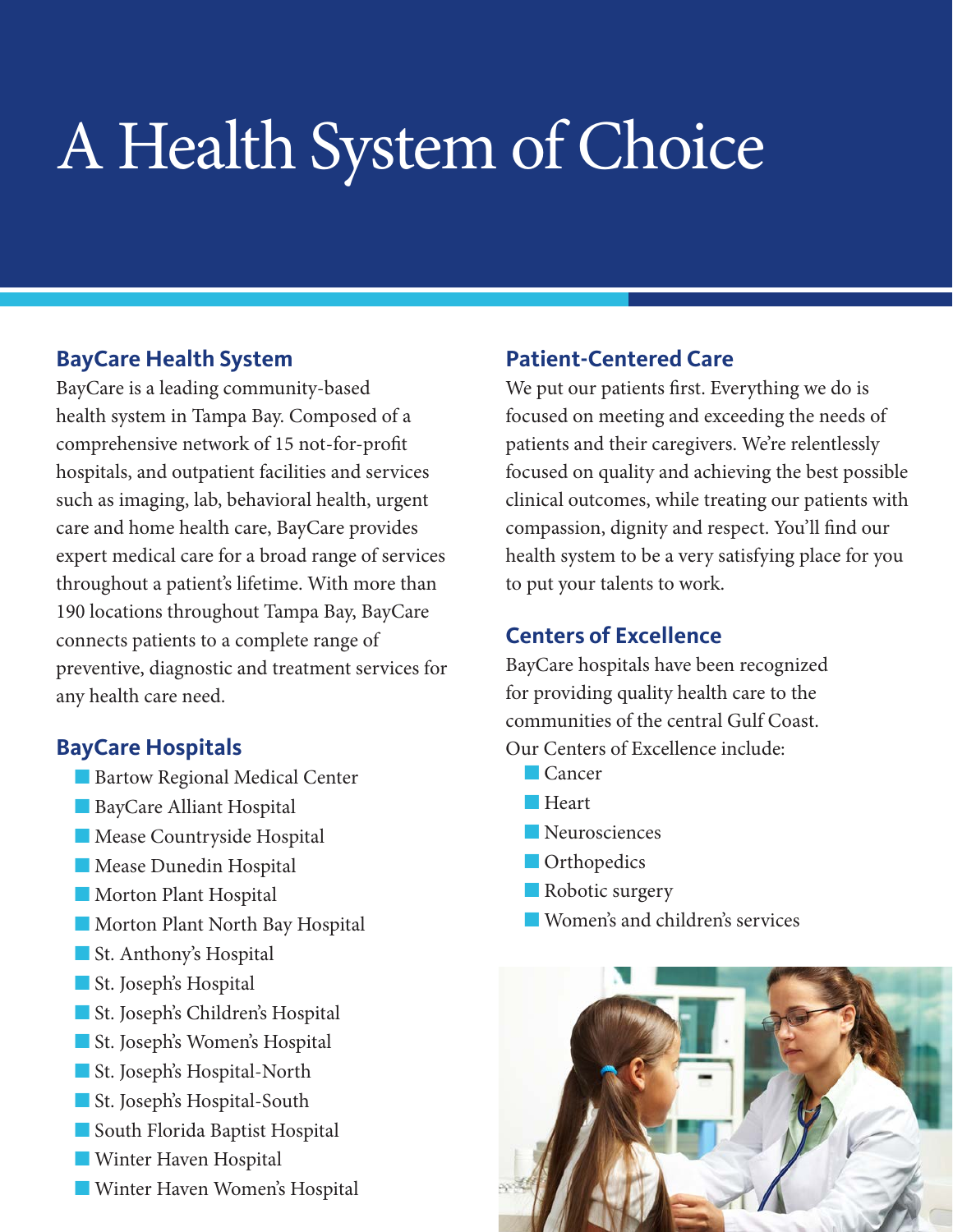## **BayCare Health System Fast Facts (2020)**

| Physicians and Medical Professionals5,842 $^*$ |  |
|------------------------------------------------|--|
| BMG Physicians/Advanced Practice Providers 641 |  |
|                                                |  |
|                                                |  |
|                                                |  |
|                                                |  |
|                                                |  |
|                                                |  |
|                                                |  |
|                                                |  |
|                                                |  |

\* Includes employed and credentialed physicians and medical professionals. \*\*Includes beds at Morton Plant North Bay Hospital Recovery Center and St. Joseph's Hospital Behavioral Health Center. † Includes PRN. ††Represents unreimbursed costs for traditional charity care, Medicaid and other means-tested programs, and unbilled community services.

*The ability to run my own practice while utilizing the support system this organization has in place makes it more convenient from a physician's perspective."*

 $\boldsymbol{\mathcal{C}}$ 

 **– Ali Saberi, MD** *Internal Medicine*

*Moving from Los Angeles, California, I wasn't sure what to expect. I've been impressed not only with the state-of-the-art facilities and well-trained physicians, but also the warmth of the team members who work here. St. Petersburg is a gorgeous place to live and a wonderful city to call home. I have no regrets!"*

 **– Amy Strickland Menon, MD** *Gastroenterologist*

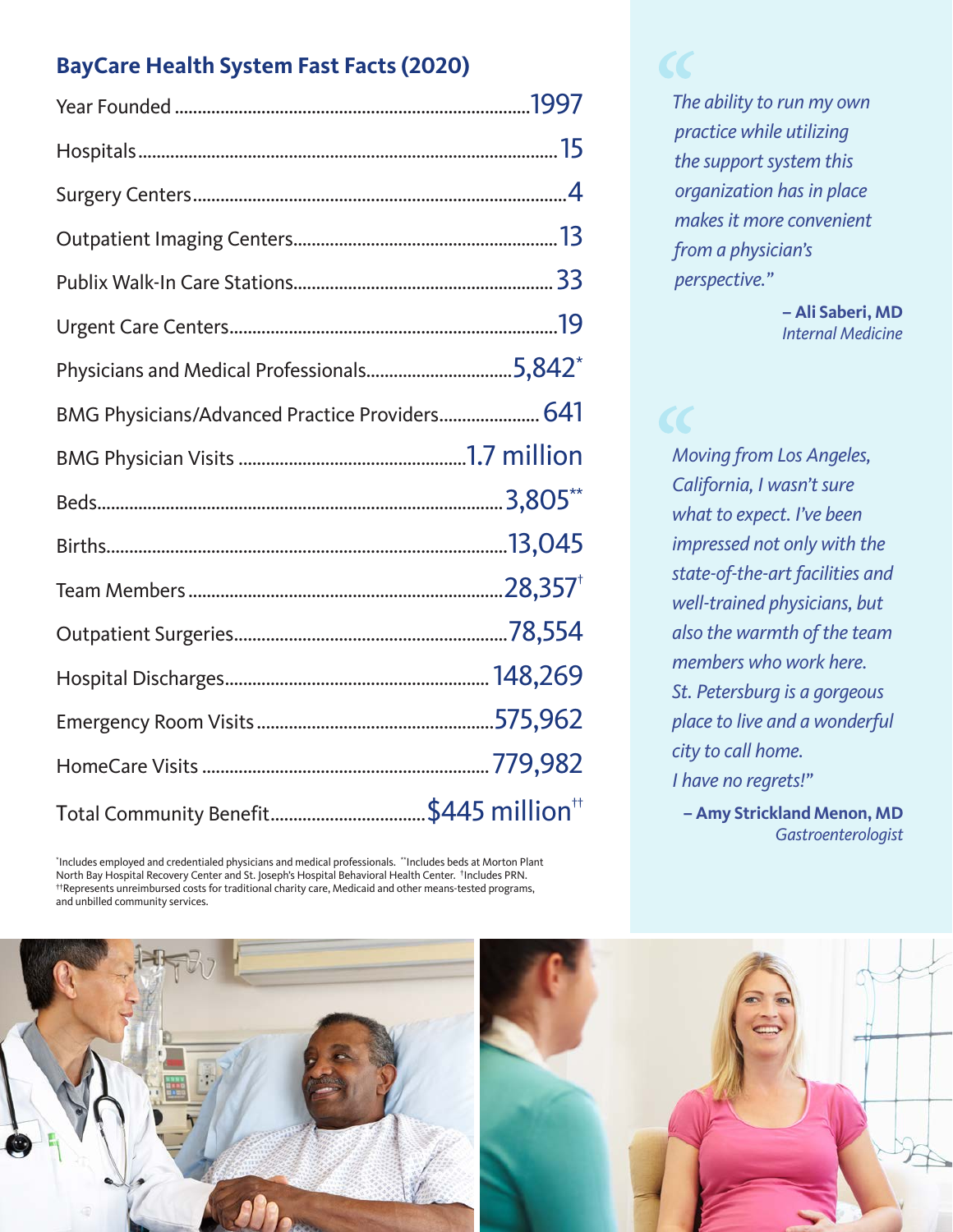## Leadership and Innovation

### **Physician Leadership**

Our physicians have a voice in their own practice operations, as well as in the overall direction of BayCare Medical Group. Our leadership allows physicians to manage the care of their own patients and provide appropriate treatment to meet each patient's unique needs. We're a physician-led organization, and we encourage our physicians to participate in exclusive leadership and succession planning. Our physicians have the opportunity to help shape the future of health care by participating as we move forward in the new era of health care reform and consolidation.

### **Exceptional Innovation and Technology**

We have implemented electronic health records Cerner ERS throughout BayCare and BayCare Medical Group physician practices. As an early and progressive adopter of health information technology, BayCare and BayCare Medical Group are nationally recognized. Our state-of-the-art imaging and medical devices allow our physicians to provide patients with quality care in a convenient and high-tech setting. Roboticassisted surgery is also available to our physicians, allowing us to provide patients with a minimally invasive approach to surgery.

*I've had the chance to experience other health care systems in another state, and compared to BayCare ... well there's no comparison. BayCare treats its physicians with the respect and integrity that we deserve and this translates to improved physician happiness and ultimately improved patient care. I couldn't be happier with my decision to leave a state that I called home for 38 years and make Tampa Bay and BayCare my new home and family."*

**– Dan Sodano, MD, FACC, RPVI** *BayCare Medical Group Cardiology (Countryside and Dunedin)*

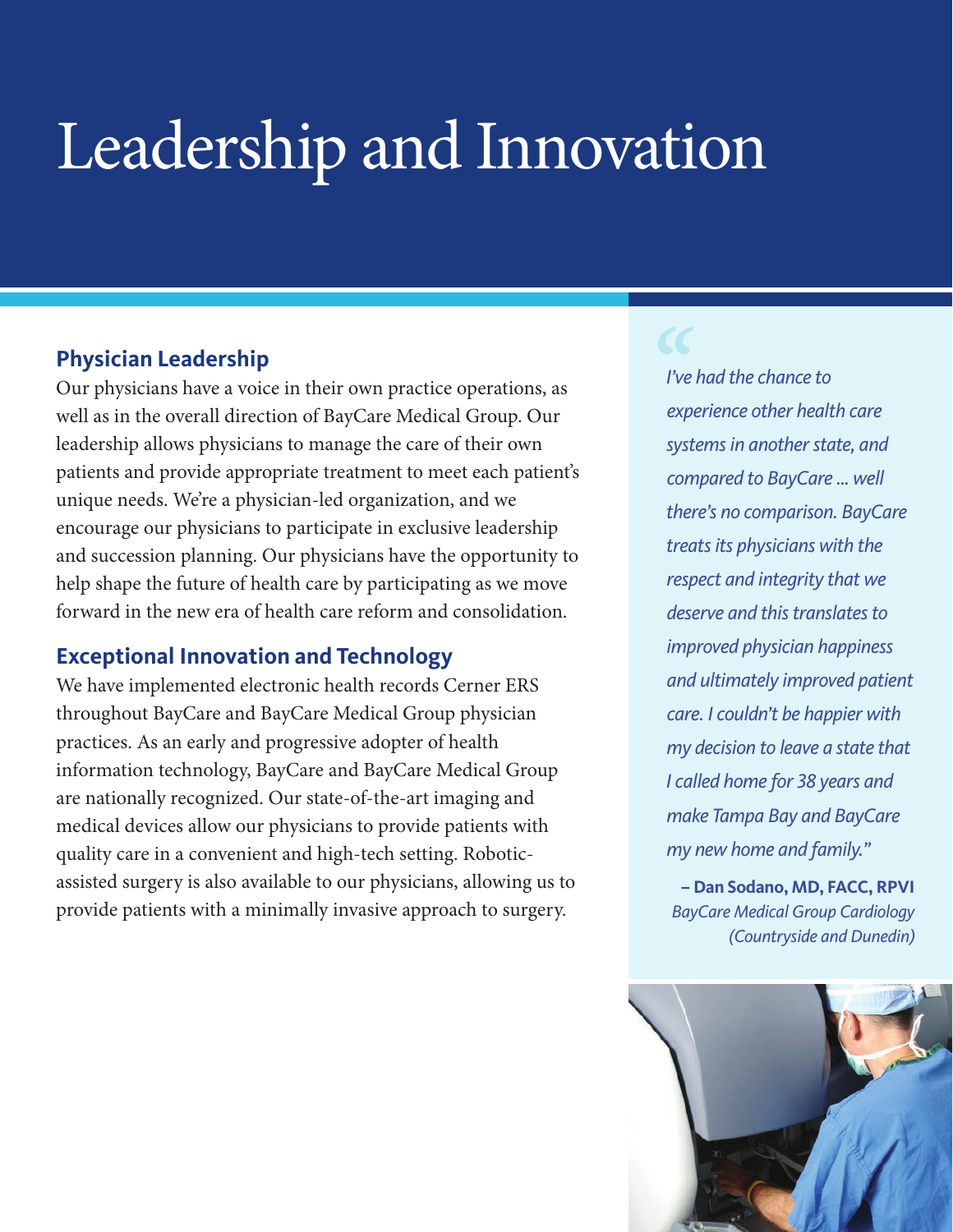## Who We Are

### **Humanity at Work**

BayCare Health System is an all-inclusive, forward-thinking workplace that recognizes and appreciates individual differences. We take great pride in reflecting the diversity of the patients we serve. In fact, we provide support programs and initiatives to further enhance our knowledge and understanding of diversity as a team. This also strengthens our care and advances the services we provide on an individual level.

We believe in leading our communities in employment opportunities for qualified and diverse candidates, and our commitment to diversity exemplifies the way we practice our values: **trust**, **respect**, **dignity**, **responsibility** and **excellence**.

Join us and you'll see we actively pursue the development of a diverse workforce by promoting equality within our leadership, education, recruitment and retention efforts.

We welcome people of all faiths, backgrounds and cultures to join us. It's the unique qualities of our providers and team members that constantly renew the energy of our workplace, helping us to provide the best patient care possible.

**BayCare Medical Group**  (BMG) is the largest multispecialty group in Tampa Bay. It's part of BayCare Health System which is both locally and nationally recognized as a **Great Place to Work**®, ranked 6th in the nation by *People*  **Companies That Care**® **2020** and *Fortune* **100 Best Companies to Work For**® **2021**. We foster a forward-thinking culture that's revolutionizing health care.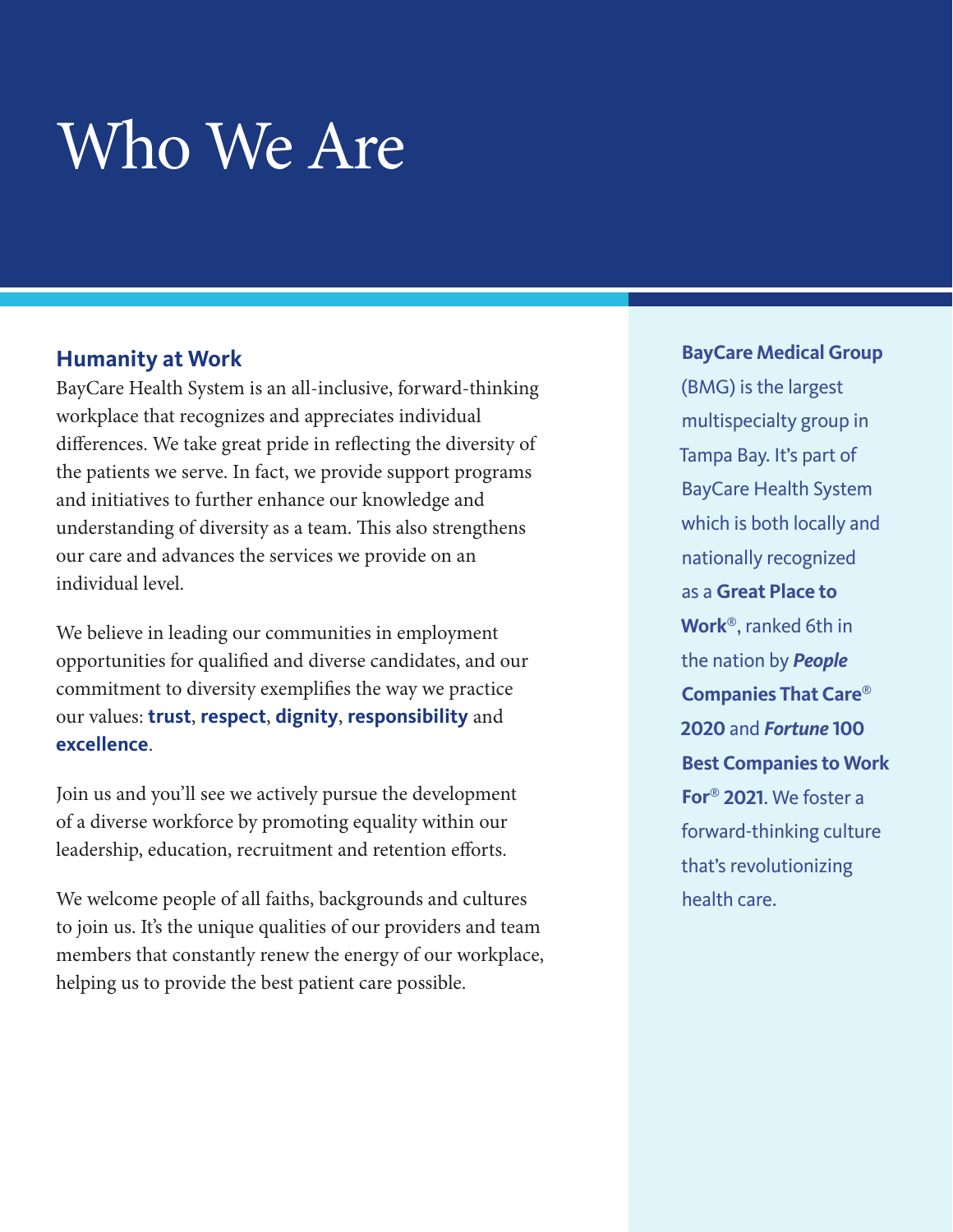## Exceptional People

We invite you to learn more about this exceptional place to practice and call home, and compare our benefits, practice opportunities, communities and teamwork. See what other physicians say about joining BayCare Medical Group. This physician-led organization understands the needs and concerns physicians deal with on a daily basis, and it's our goal to give you the tools and opportunities to create a successful, well-run practice.



*I first joined BayCare as a family medicine resident and now continue my journey with them as a BMG physician doing what I love most, practicing medicine. One thing that has remained consistent throughout my experience with BayCare is their commitment to quality patient care. The leadership is well balanced with both administrators and clinicians, which helps keep them grounded with patients coming first."*

> **– Aaron Lozano, MD**  *Family Medicine BayCare Medical Group*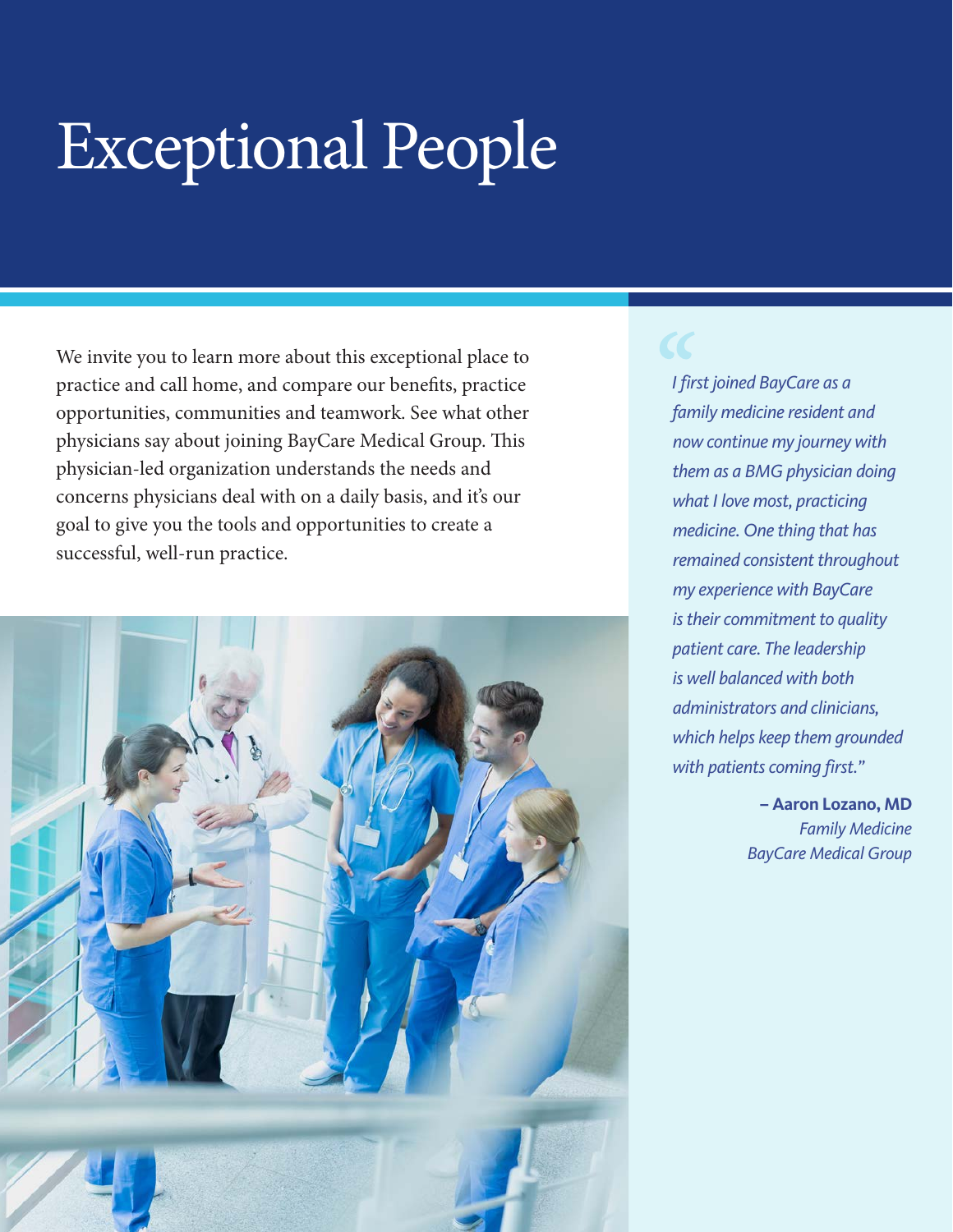## Our Specialties

## **BayCare Medical Group may have openings in these areas. Go to BMGPhysicians.org and apply for current openings directly on our job portal.**

- **n** Audiology
- **n** Bariatric Surgery
- **n** Breast Surgery
- **n** Cardiac Electrophysiology
- **Cardiac, Vascular and** Thoracic Surgery
- **n** Cardiology
	- Heart Function
	- Interventional
- **n** Colon and Rectal Surgery
- **Dermatology**
- **n** eICU Critical Care
- **n** Endocrinology
- **n** Family Medicine
- **n** Gastroenterology
- **n** General Surgery
- **n** Geriatric Medicine
- **n** Gynecologic Oncology
- **Hematology**
- $\blacksquare$  Hepatopancreatobiliary Surgery
- **n** Hospitalist/Nocturnist
- **n** Integrative Medicine
- **n** Internal Medicine
- **Nephrology**
- **Neurological Surgery**
- **Neurology**
- **n** Obstetrics/Gynecology
- **n** Oncology
- **n** Ophthalmology
- **n** Orthopedic Surgery
- **n** Otolaryngology
- **n** Pain Management
- **n** Palliative Medicine
- n Pediatric Cardiovascular Surgery
- **n** Pediatric Hematology-**Oncology**
- **n** Pediatric Neuro-Oncology
- **n** Pediatric Neurosurgery
- **n** Pediatric Orthopedic Surgery
- **n** Pediatric Surgery
- **n** Pediatrics
- **n** Podiatry
- **n** Psychiatry
- **n** Psychology
- **Rheumatology**
- Spine Surgery
- **n** Sports Medicine
- $\blacksquare$  Structural Heart Surgery
- **n** Trauma Surgery
- **N** Urgent Care
- $\blacksquare$  Urology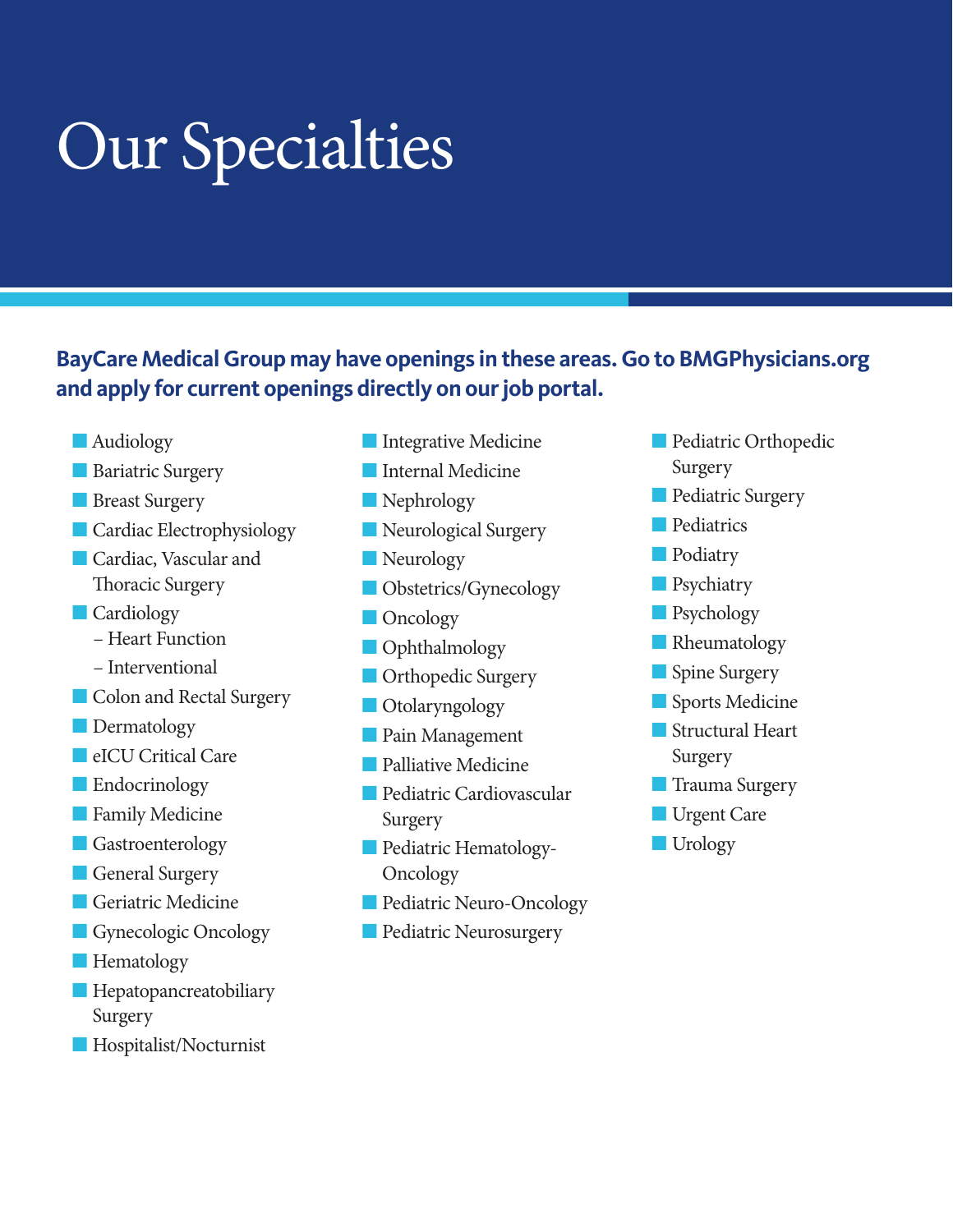## Exceptional Benefits

### **BayCare Medical Group offers you a comprehensive array of benefits and an attractive compensation package.**

- $\blacksquare$  A competitive base salary and quality incentives
- Dental insurance
- **n** Health insurance programs; hospitalists are eligible after first year
- **N** Vision insurance
- $\blacksquare$  Life insurance
- **n** Retirement plans
- **n** License fees, professional dues and CME expenses
- **n** Long-term and short-term disability
- $\blacksquare$  Malpractice insurance
- **n** Business management of your practice by our experienced physician group
- n Paid time off (as applicable)
- **n** Physician health and well-being program
- **n** Practice promotion: Promote your practice using our experienced marketing team to help grow your patient base

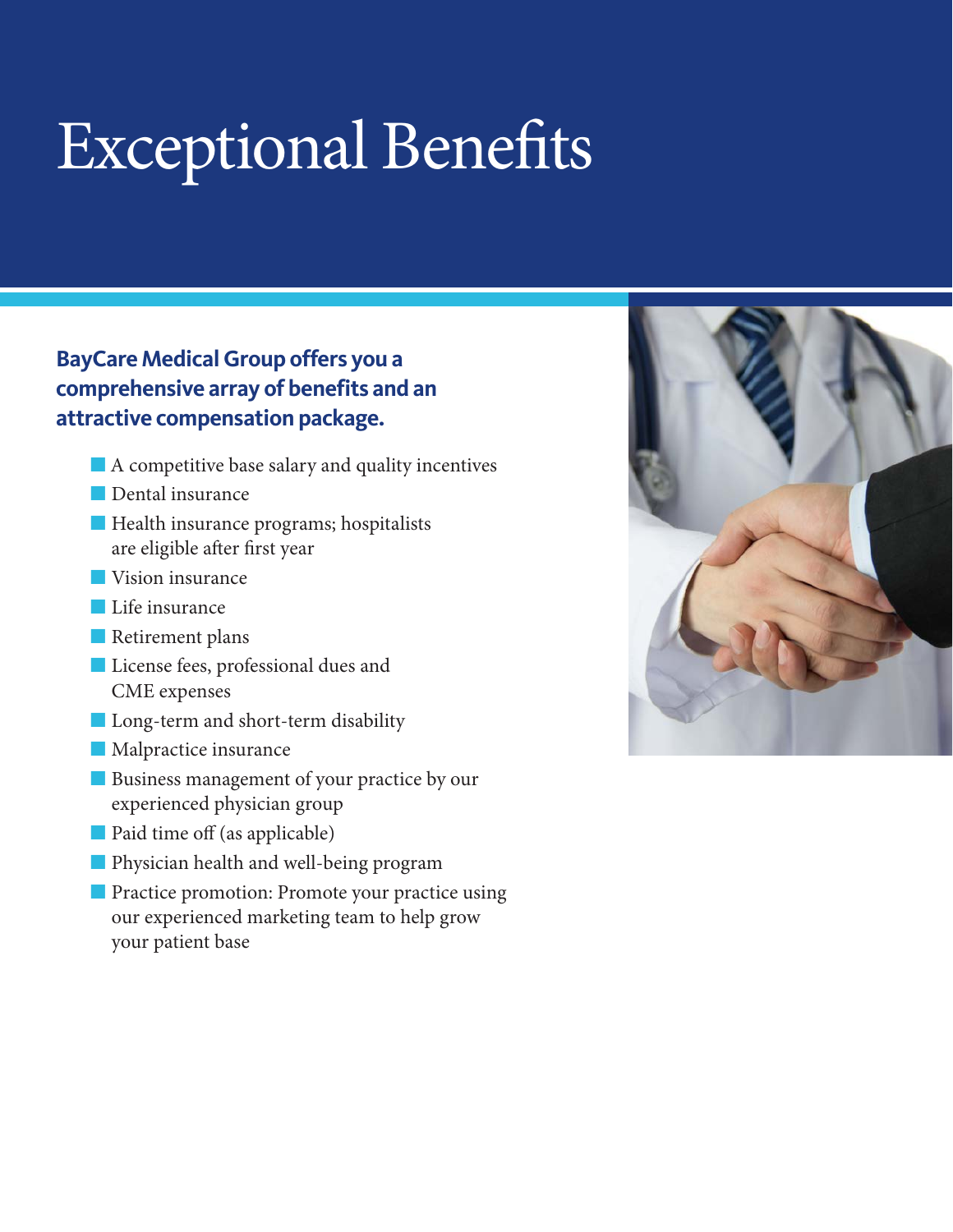## Exceptional Place to Practice



You'll be supported in your practice through your affiliation with BayCare Medical Group and BayCare Health System. State-of-theart technology, expertise and resources are always at your fingertips. BayCare was built with a mission — to build a health system that always puts the patient first. BayCare is recognized as one of the area's most respected and technologically advanced health systems. BayCare hospitals enjoy a reputation in the fields of cardiology, women's and children's services, general surgery, orthopedics, cancer treatment, diabetes management and neurology.

*I chose BayCare because I can focus on taking care of patients while also contributing to BayCare Medical Group to improve health care in our community."*

### **– Jason P. Wilson, MD, MBA, FACS**

*Surgical Oncology, Diseases of the Breast and Melanoma; The Comprehensive Breast Care Center of Tampa Bay/BayCare Medical Group*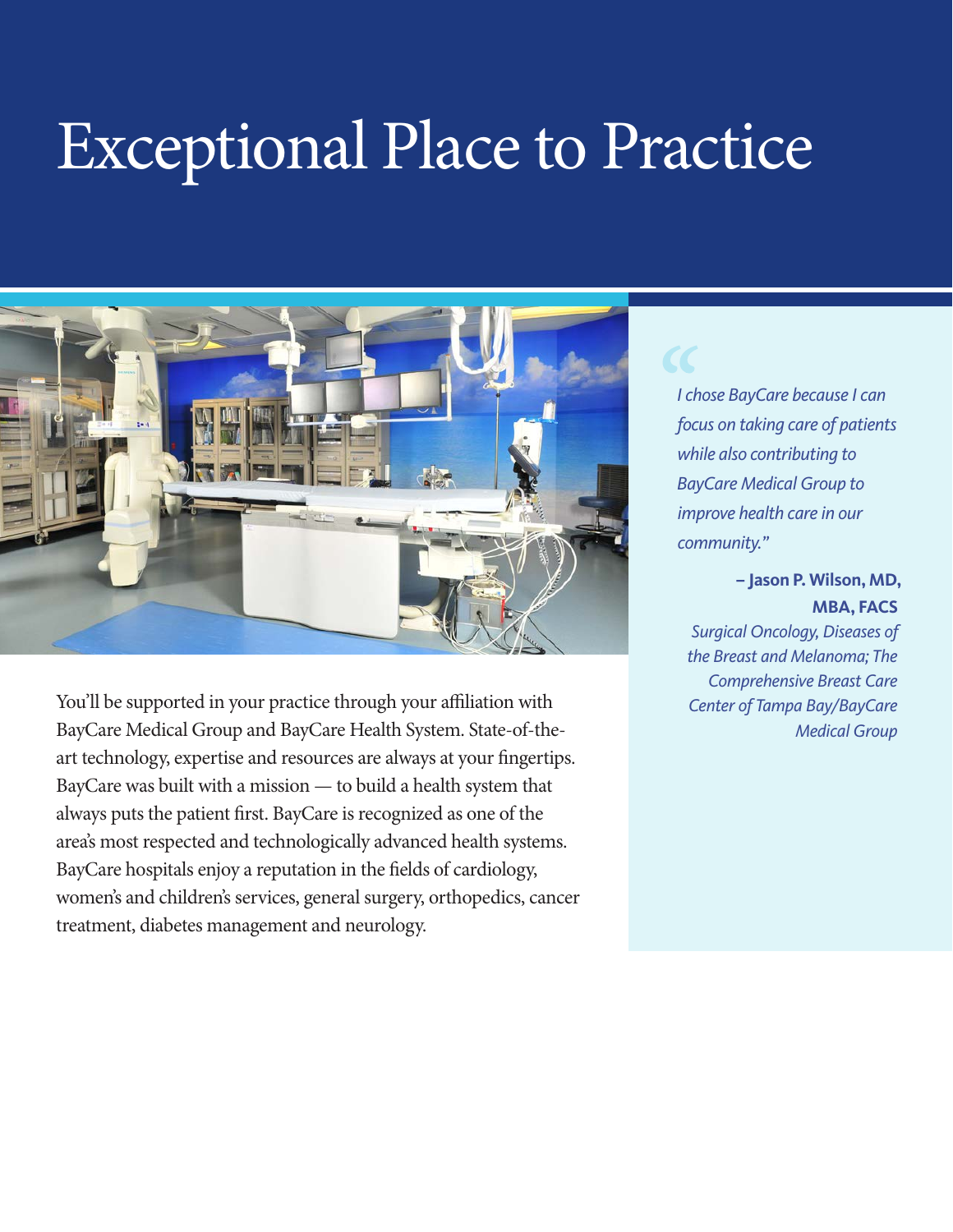## Exceptional Place to Call Home

We're proud to serve Tampa Bay, Polk County and the west central Gulf Coast of Florida. We think you'll find this area a great place not only to work, but also to live, play and grow. We're home to welcoming neighbors, growing and dynamic communities, outstanding schools, colleges and universities, and dedicated team members.

Tampa Bay is home to many championship-winning professional sports teams including the Tampa Bay Rays® (MLB®), Tampa Bay Buccaneers® (NFL®), Tampa Bay Lightning® (NHL®), and Tampa Bay Rowdies® (NASL®). Combine that with great college teams such as the University of South Florida, plus numerous minor league and spring training teams, and Tampa Bay has everything the dedicated sports fan is seeking.

Golfing, fishing, boating/kayaking, shelling, biking, sunbathing and viewing the sunset from one of America's top beaches are just a few of the reasons why people love this area. Quality of life is unparalleled with world-class museums, excellent dining, theme parks, zoos, aquariums and a cornucopia of city, state and national parks offering breathtaking views. Venues feature beautiful sunsets across the Gulf of Mexico.

Tampa Bay is surrounded by sparkling blue water on three sides and boasts 234 miles of exquisite shoreline. Discover exciting exhibits at the Salvador Dali Museum, and other local museums and exhibits. Enjoy listening to the Florida Orchestra at several local venues like the Straz Center for the Performing Arts, Ruth Eckerd Hall or the Mahaffey Theater. Experience the excitement at Busch Gardens®, Adventure Island® and LEGOLAND® locally, with Disney World® and Universal Studios® close by in Central Florida. It's all here for you to enjoy.